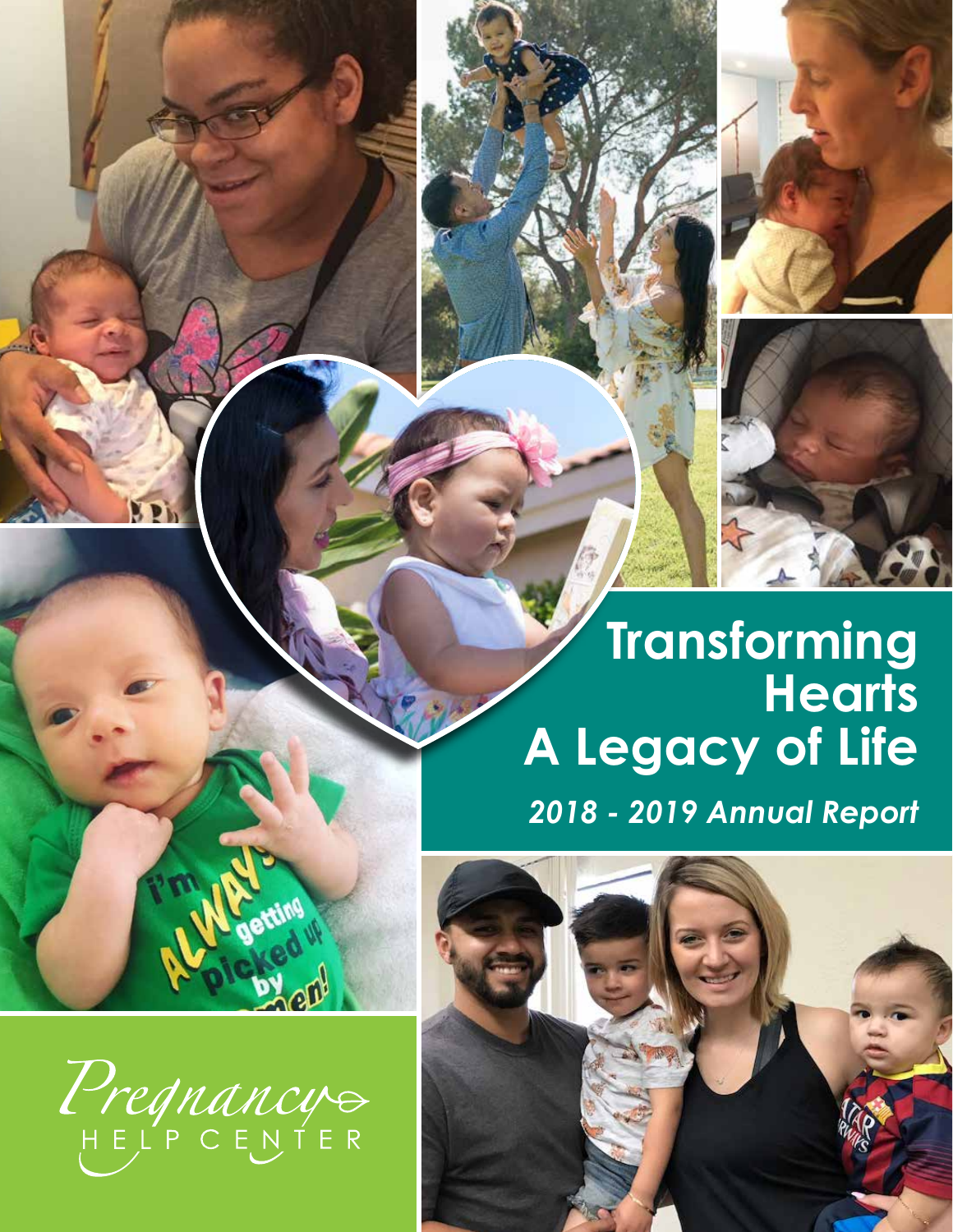# **FROM THE EXECUTIVE DIRECTOR AND BOARD CHAIR**



Dear Friend of the Center,

The Pregnancy Help Center is committed to supporting pregnant women who lack hope and confidence in expecting a child. Through

our free services, programs, and referrals, we seek to instill a sense of trust and compassion that enables a woman to choose the life of her child freely, unencumbered by anxiety, fear of the future, and pressures from others who either share her state of mind or seek to profit from her situation.

We provide a woman in a crisis pregnancy with information and resources she needs to facilitate a change of heart that eliminates the crisis and allows her to choose life for her baby.

Our heavenly Father has promised, "I will give you a new heart, and a new spirit I will put within you." (Ezekiel 36:26) We praise and thank God for the number of women's hearts transformed and the number

of children's hearts alive since the Center opened over 43 years ago. We have found that 86% of abortion-vulnerable women choose life after seeing their precious baby's heart beating during the ultrasound provided lovingly

by our sonographers. Our staff and volunteers rejoice with each of these women and their children.

Since its inception, the pregnancy center movement has experienced relentless attacks by pro-abortion forces. These attacks are on the rise, both in number and degree of deception, as abortion numbers decline and many states pass pro-life legislation.

Against this ruthless, death-minded onslaught, Center supporters have remained firm in their desire to promote a transformation of hearts for the cause of choosing life.

To those who are already involved in the Center's work, we thank you. To others, we invite you to join this work of transformation, through volunteering and spreading the pro-life message to your churches, families and friends.

Working together, we can continue to do God's work, continue to transform hearts, and continue to see women making the choice for life. May God bless you abundantly for all you do.

In His Service,

Adrienne & Dan

Adrienne Gross, Executive Director Dan Houston, Board Chairperson

I WILL GIVE YOU A New Heart, AND A NEW SPIRIT I Will Put Within You. *Ezekiel 36:26*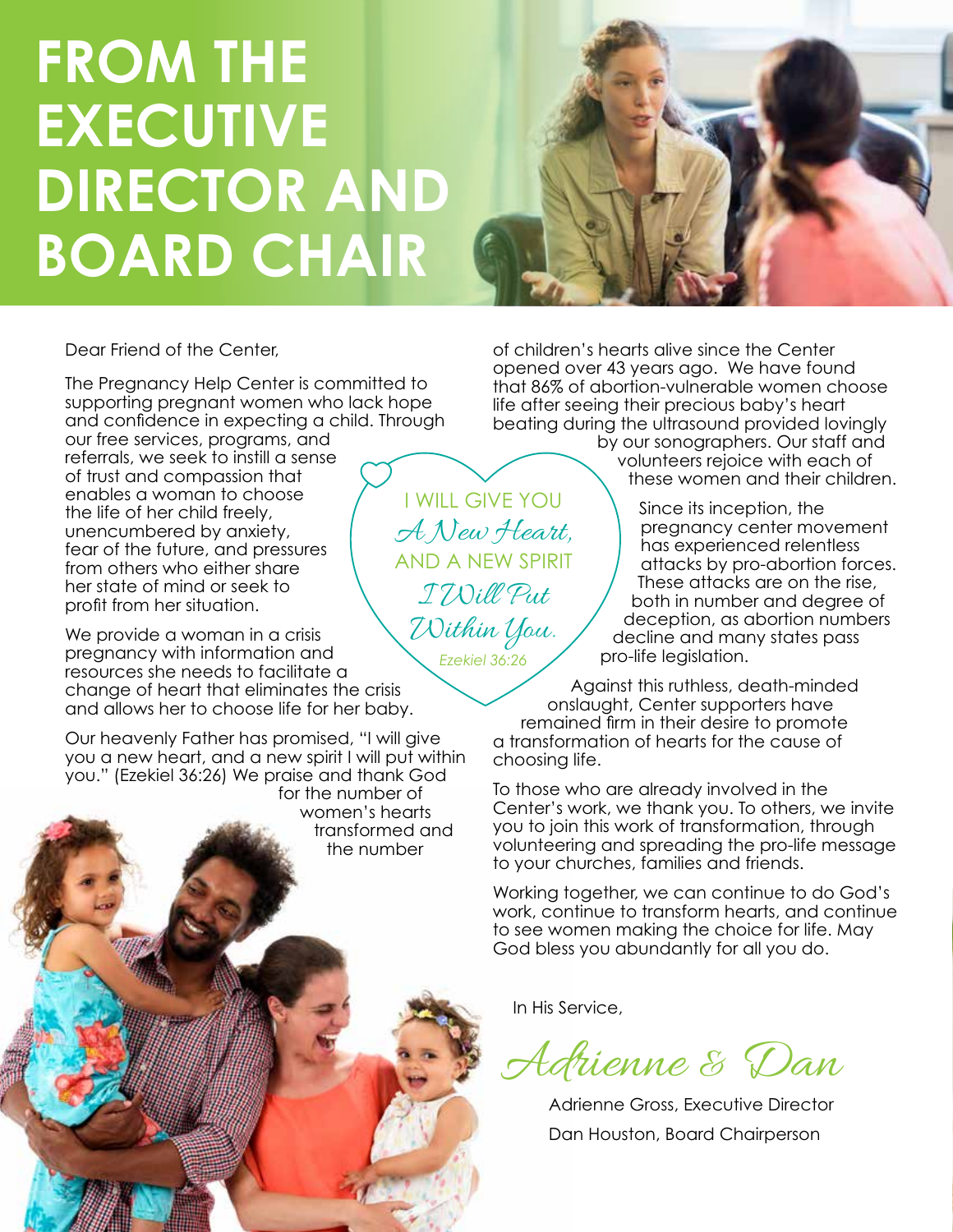### **What We Offer**

All our services are free of charge:

- **•** Pregnancy testing
- **•** Limited obstetric ultrasound exam
- **•** STI testing, risk assessment, and treatment
- **•** Evidence-based education about abortion procedures
- **•** Post-abortion support
- **•** Prenatal and breastfeeding education
- **•** Assistance with Medi-Cal application
- **•** Community resource referrals (adoption, housing, and professional counseling)
- **•** 24-hr. helpline





### **In 2018**

• Services provided: 1,130

16%

- Unique Clients: 702
- **•** Pregnancy Tests: 660
- Positive Tests: 543
- Ultrasounds: 348
- **•** Abortion-Vulnerable/Minded Ultrasound Clients Choosing Life: 86%

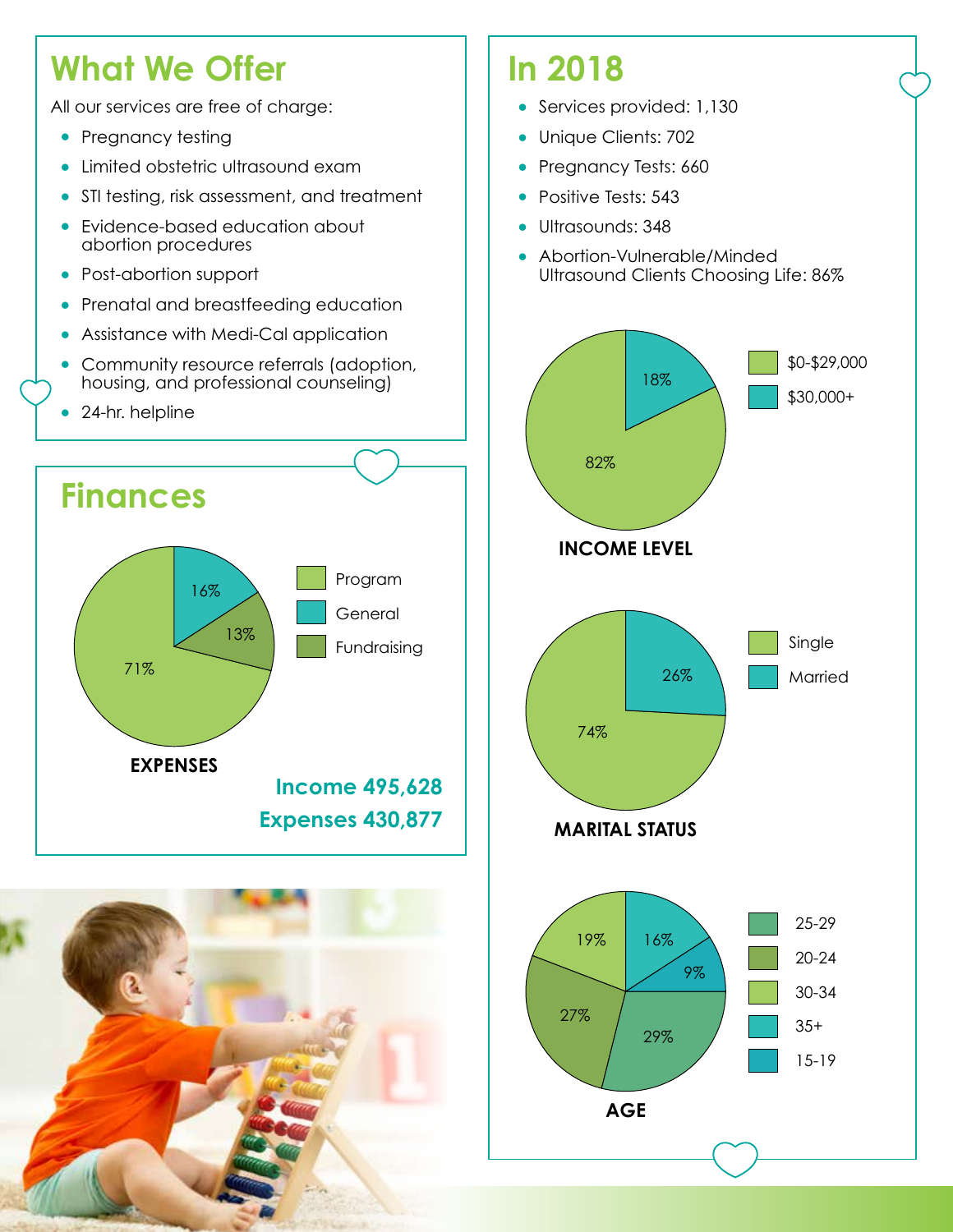#### **Transformed by Love and Compassion**



Danielle rushed to the clinic on her lunch hour. She'd just broken up with her boyfriend, was living out of her car, and now suspected she was pregnant. She was very anxious, stressed, and wanted immediate help.

When she arrived at the clinic as a walkin, she was given an appointment for that evening. At that point, did she think of going somewhere else where she could be seen right away? "No, I knew I would keep my appointment because of the kind and caring way I was treated." She adds, "For a minute I considered abortion, but I knew I had to talk to people and think about my decision. Everyone at the clinic was amazing, and I knew they would be there for me no matter what I decided."

From her positive pregnancy test and other medical information, the nurse assessed Danielle at over six weeks pregnant, so the ultrasound was

performed right away. The result caused another unexpected turn to her story — Danielle was carrying twins!

"I went through a

process; I did a lot of soul-searching and came to the conclusion that I'm an adult and I have to be responsible for my actions." She

continues, "Once I decided to have these babies it gave me the motivation to get my life together."

Danielle has moved closer to her family, now has a good job, and will soon move into her own apartment. She's excited about decorating it for the babies' arrival in January 2020.

What would she say to other women in similar circumstances? "If you're in crisis, don't shut yourself down. There's plenty of help available if you reach out for it."



### **A Nurse's Perspective…**

This year 86% of our ultrasound clients chose life. Since launching our ultrasound program in 2013, Nurse Manager Victoria Koh has performed 1,400 ultrasound exams. Here is her perspective on a client story and the miraculous tool of ultrasound.

"My next patient, Tina, was in the lobby filling out her initial paperwork. She wanted both pregnancy testing and an STI screening. With my years of experience, I immediately assumed she was not pregnant. I thought to myself, "I know her type. She really wants an STI test and only checked 'pregnancy test' as an afterthought because it's free." I was so confident I even let the client advocate know my prediction. I assumed Tina's interview with the client advocate would move quickly.

A few minutes later, it was my turn to see Tina, and I was so surprised when her pregnancy test was positive! She didn't remember when she'd last had a period so I couldn't calculate how far along she was, but she had marked that she hadn't yet taken a home pregnancy test.

Again, based on my experience, I made another assumption — she must be in very early pregnancy. I knew Tina was abortion-minded, so it was important to offer her an ultrasound, but I was hesitant. If her pregnancy was earlier than six weeks, I wouldn't be able to show her the life growing inside her because it might be too small to see it on the ultrasound. Reluctantly, I proceeded.

Once again, I was surprised. Her ultrasound revealed she was already 10 weeks into her pregnancy, and her baby was squirming, kicking, and waving its little arms.

The best part of this story is that I wasn't the only one who had made an incorrect assumption. Upon seeing the moving image of her baby, Tina completely changed her mind. There was no way she could terminate this pregnancy.

God had given me a lesson in humility and opened up Tina's heart to receive the blessing of motherhood."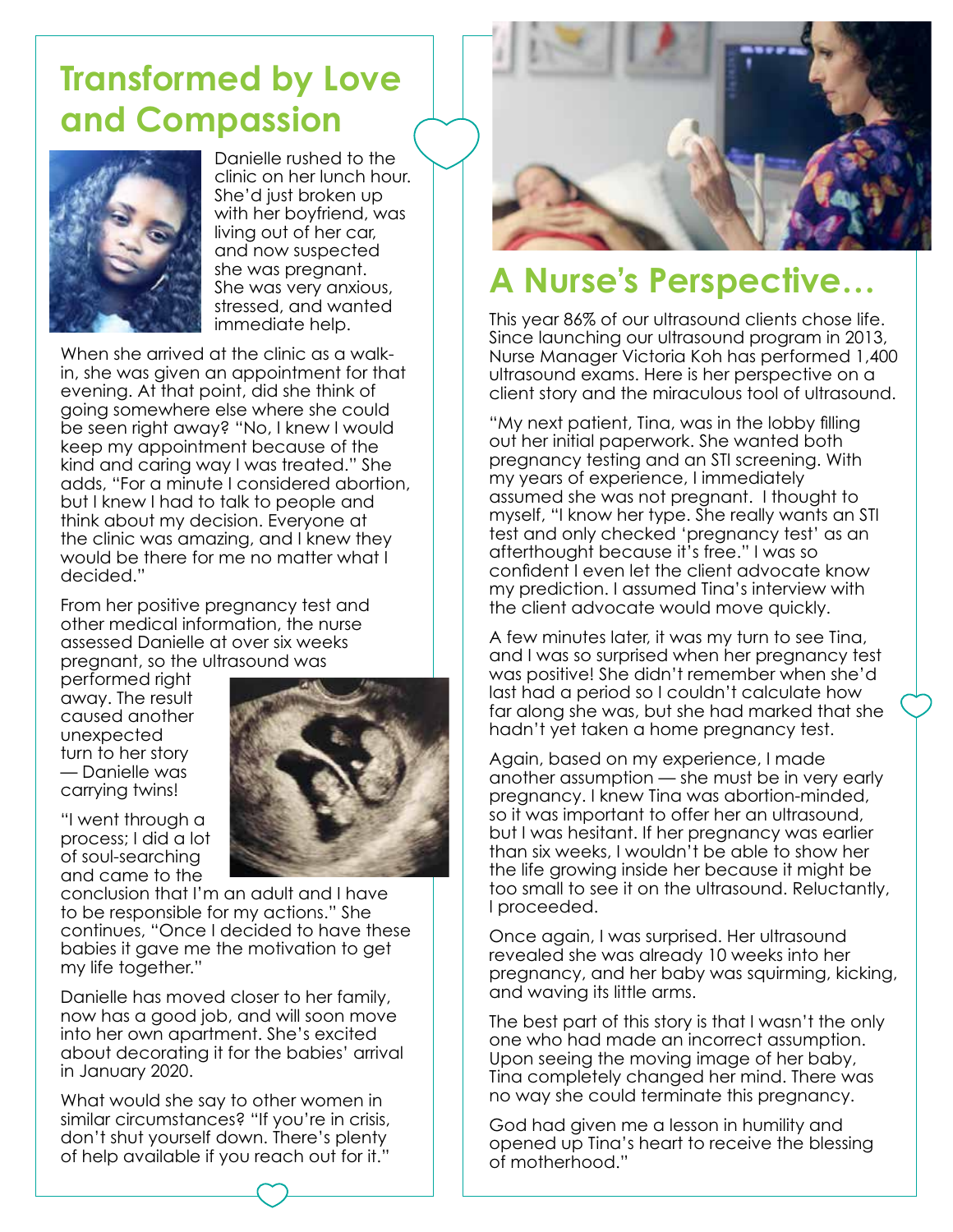#### **Grateful Hearts Transformed**



#### **93% of clients describe their experience at the Center as "great" based on their completed exit surveys.**

"You helped me feel I'm not alone."

"Thank you for being welcoming and not judgmental."

"I'm glad to have found an organization like this that has given me the resources I needed."

"My anxiety has been lifted!"

"Thank you for taking me in during such a frustrating situation where my insurance has not been helpful."

"It has made me think hard about my options and my future."

> "I'm very happy to have found this clinic, it's such a blessing."

"Thank you so much for having this facility. You gave me information I didn't even know I needed to know."

**Average Volunteer Client Advocate and Registered Nurse Hours Per Week: 00** 

**Average Pregnancy Tests Per Week:** 

**Average Ultrasound Exams Per Week: 7**

**Active Clinic Volunteers:** 

**Information often shared with clients: abortion procedures, abstinence, abuse, adoption, childbirth, depression, fetal development, maternity homes, options, physical and sexual abuse, postabortion recovery, pregnancy symptoms, prenatal nutrition, relationships, self-esteem, substance abuse.**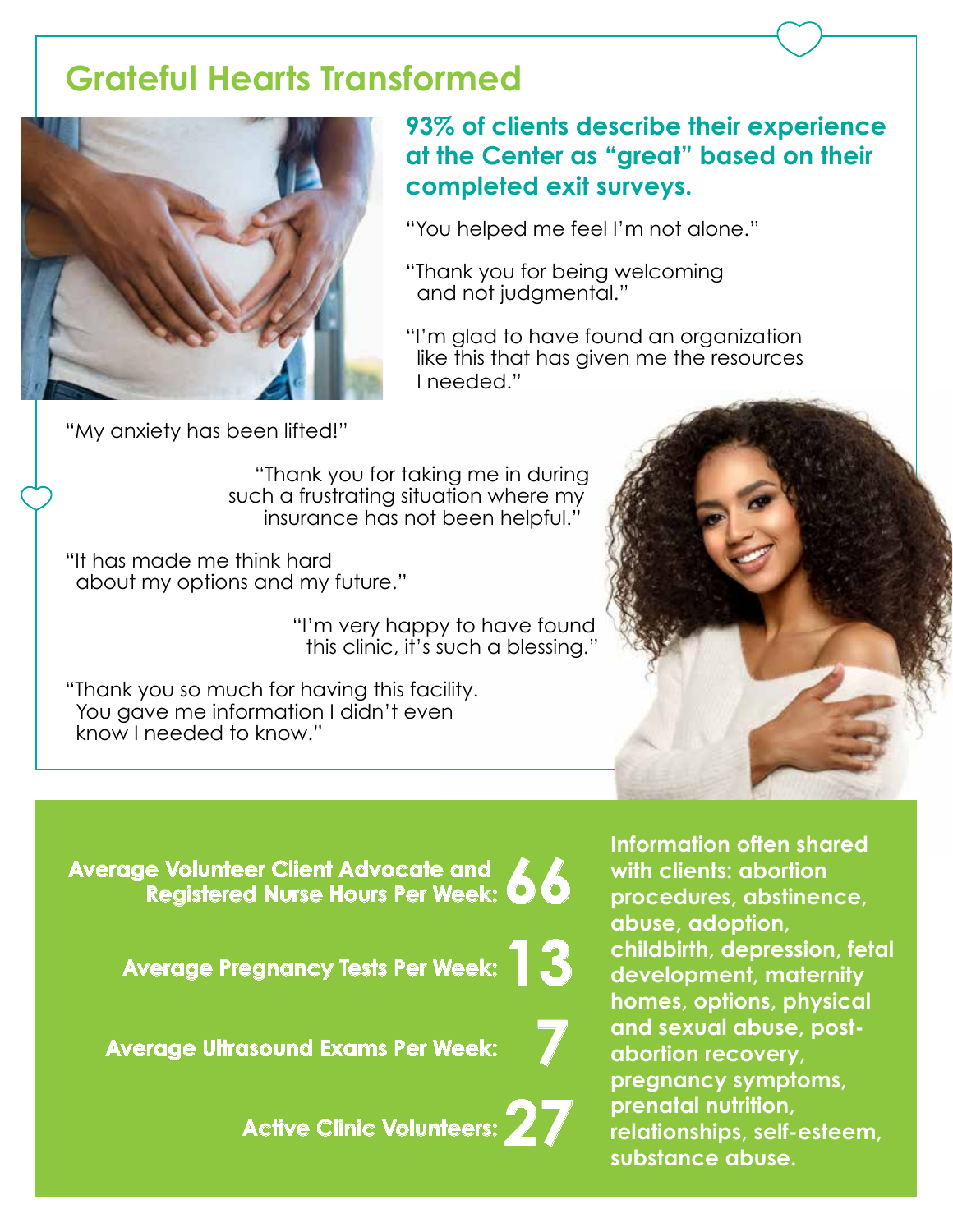### **Transforming Hearts Through Awareness**

Our two branded events, the Annual Walk for Life South Bay 2018/2019 and the 6th Annual Evening of Hope Fundraising Banquet raise awareness and funds so we can continue the legacy of saving lives.

**Walk for Life South Bay 2018/2019**

**31st & 32nd Annual** 



**2018 6th Annual Fundraising Banquet**

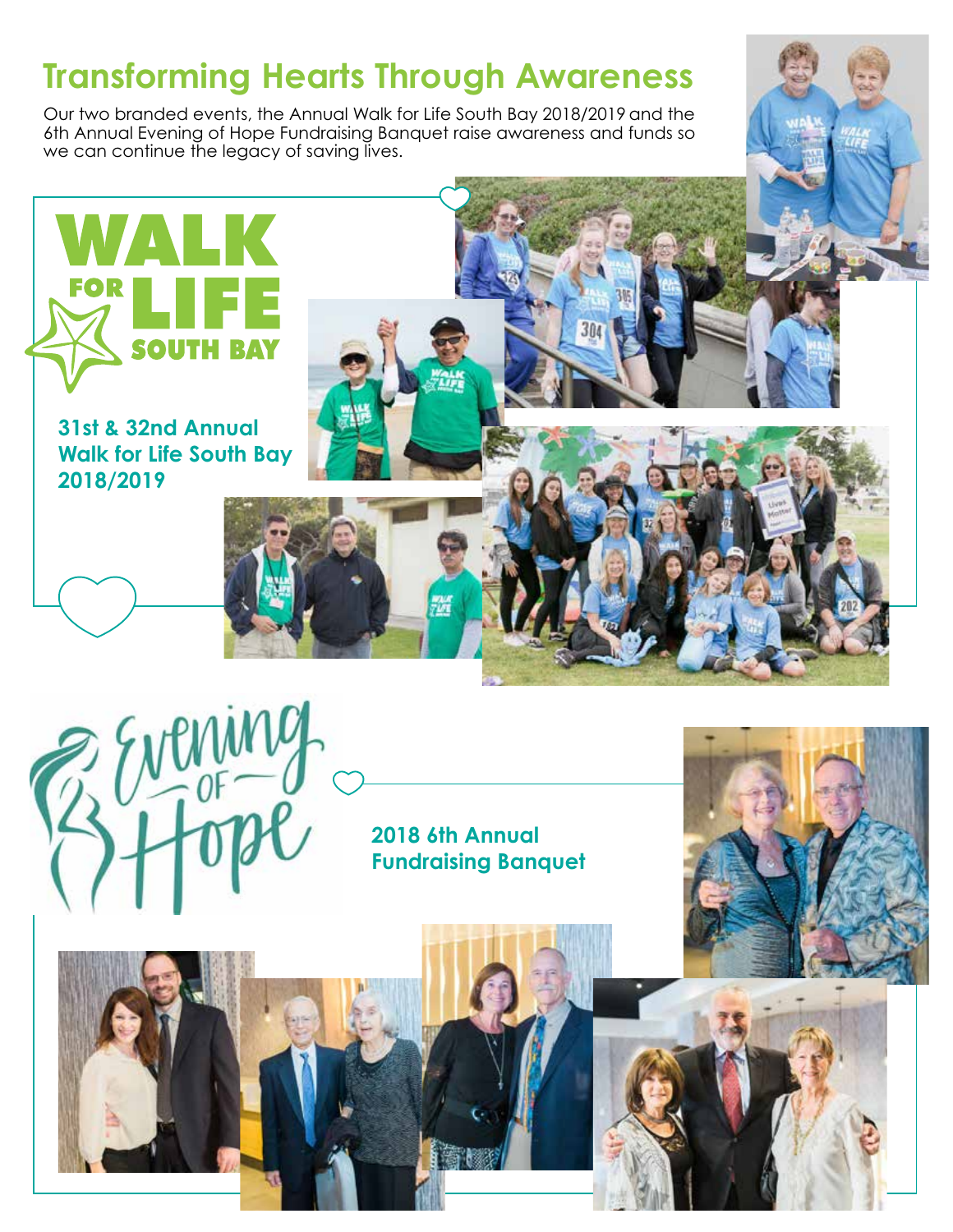### **A Transforming Love**

Brian and Donna Carrico, supporters of the Center for many years, truly believe the Center is an extension of the Body of Christ and a place of hope for the women who seek our help.



"It's our heart's desire to support the Center, which reaches out to help young women in this community who are faced with a crisis pregnancy. It also gives the community an opportunity to participate in this life-saving work," shares Donna.

As monthly Circle of Hope pledge donors and business owners, Brian and Donna understand the importance of having a business with a solid financial foundation, and through monthly giving to the Center, they believe they can support the Center in achieving that goal.

"As Christians we are stewards of the money God has blessed us with. The Center, because of its life-saving mission, is at the core of God's heart. Therefore, we gladly share with them what we've been blessed with."

Brian and Donna also have a personal story and affinity with the Center. When their daughter (above, far right) was in college, she was raped by another student. "This was a heartbreaking experience, but we stood by her side as she chose life for her baby. We want to be able to do that for other young women."

Through this difficult experience, they were blessed with a beautiful granddaughter (pictured below far right with all their grandchildren) who has grown to be an amazing woman of God. They want to be able to help other young women going through similar circumstances.

Brian and Donna believe "The Center is the support a young woman will need as she faces one of the most important decisions of her life."



## **Giving for Life**

We give thanks for all our supporters who celebrate life and help us transform hearts through their giving. You will find many ways to contribute to the work of the Center at **supportphctorrance.org/contribute:**



**Make a one-time donation** to the Center and join us in helping more women eliminate the crisis in an unexpected pregnancy.



**Pledge monthly—You can help** protect the lives of the preborn by joining the Circle of Hope and pledging to support the Center with a monthly donation.



**Planned Giving—**Create a legacy that will live on in celebration of life by including the Center in your estate planning.



**Honor Memorials—**Looking for a meaningful, eternal gift? Give the gift of life in honor or memory of a loved one.

All gifts may be eligible for employer matching donations.

Check at **supportphctorrance.org/ contribute**, or contact us and we will check for you.